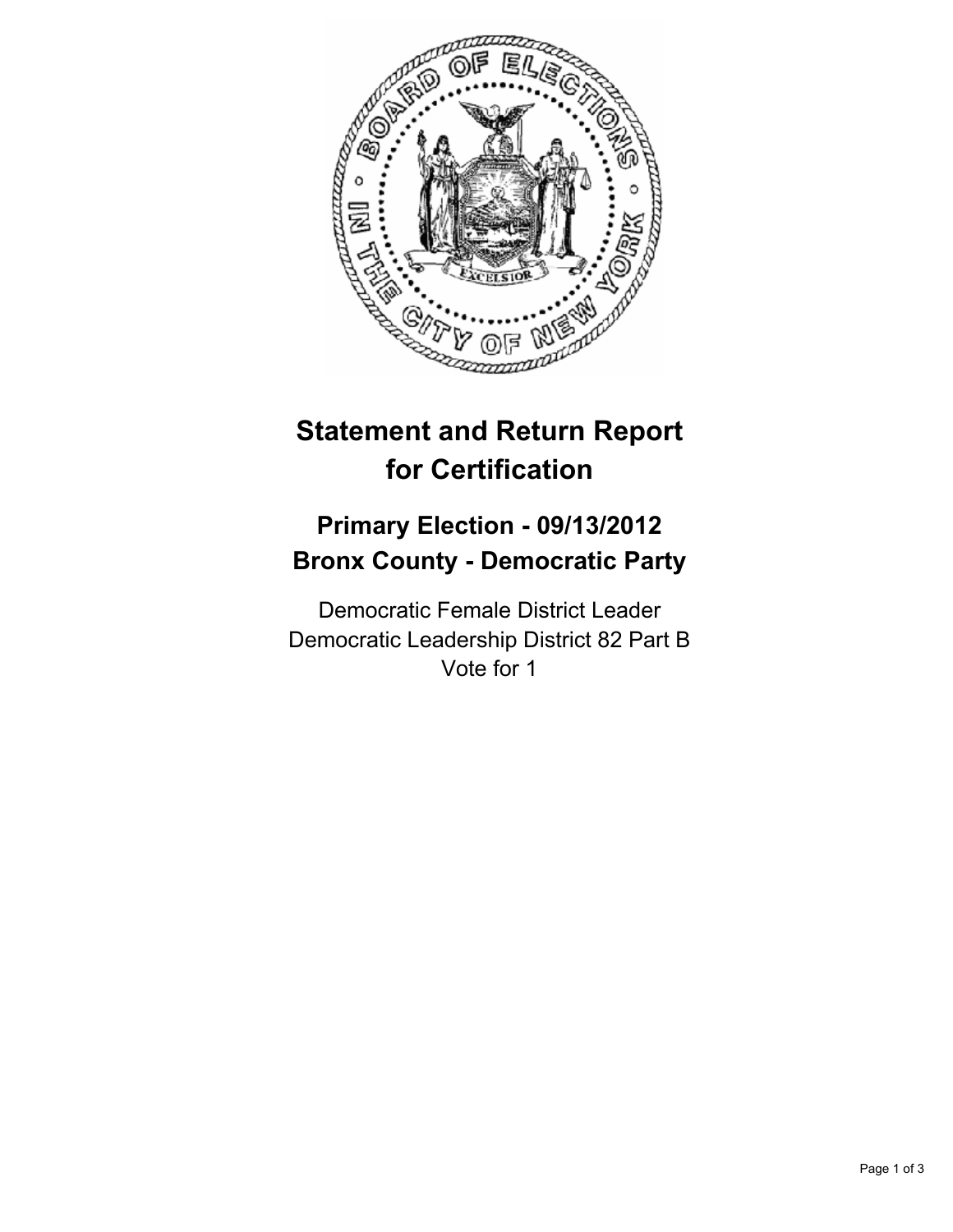

## **Assembly District 82**

| <b>PUBLIC COUNTER</b>                                    | 983            |
|----------------------------------------------------------|----------------|
| <b>EMERGENCY</b>                                         |                |
| ABSENTEE/MILITARY                                        | 72             |
| <b>FEDERAL</b>                                           | 0              |
| <b>SPECIAL PRESIDENTIAL</b>                              | 0              |
| <b>AFFIDAVIT</b>                                         | 20             |
| <b>Total Ballots</b>                                     | 1,076          |
| Less - Inapplicable Federal/Special Presidential Ballots | 0              |
| <b>Total Applicable Ballots</b>                          | 1,076          |
| FRANCES L. MAHONY                                        | 587            |
| ELVIRA PIRRAGLIA                                         | 311            |
| ELVIRA PETRALLA (WRITE-IN)                               |                |
| <b>IRENE ESTRADA (WRITE-IN)</b>                          | 1              |
| UNATTRIBUTABLE WRITE-IN (WRITE-IN)                       | $\overline{2}$ |
| <b>Total Votes</b>                                       | 902            |
| Unrecorded                                               | 174            |